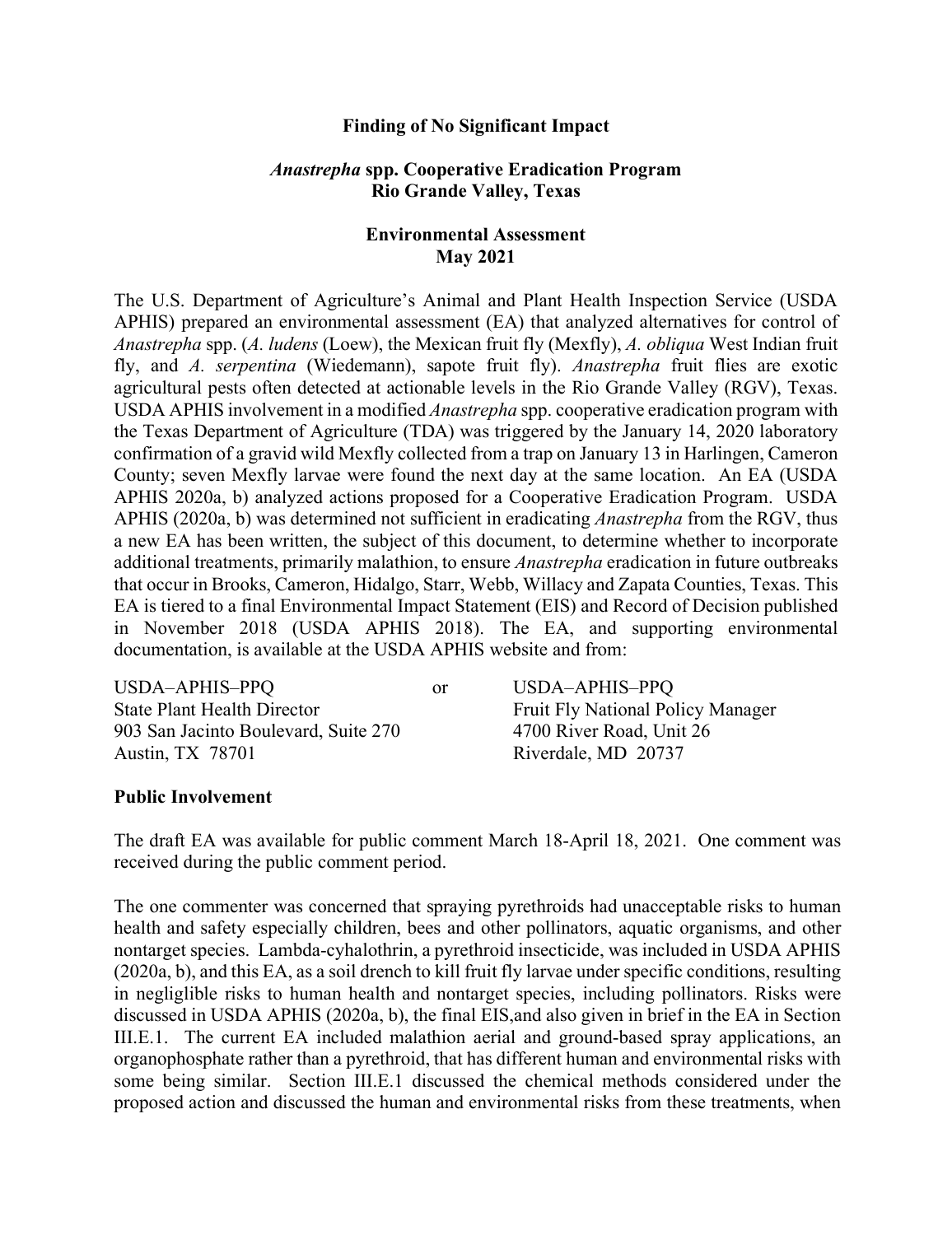and where these treatments will be used, and mitigation measures to reduce potential impacts from their use. We believe the EA speaks for itself and will not pose unacceptable risks to people or the environment including nontarget species.

# **Major Issues**

Major issues considered in the EA for a fruit fly cooperative program to protect agricultural products included:

- Impacts to agricultural products
- Environmental fate of chemical treatments
- Risks to human health
- Risk to historic properties
- Risks to minority and low-income human populations
- Risks to nontarget species

## **Alternatives**

The EA for the *Anastrepha* cooperative program analyzed four alternatives:

- $\bullet$  (1) No Action
- (2) Quarantine and Commodity Certification
- (3) Continuation of the RGV Mexfly Program
- (4) Modification of the *Anastrepha* RGV Program (Preferred Alternative).

# **Summary of Environmental Effects of the Alternatives**

Each of the alternatives is associated with potential environmental consequences per the issues and were analyzed in the EA in Chapter III. Doing nothing, the No Action, could have significant consequences for the agricultural fruits produced in the RGV and impact the people relying on these products for income, especially rural communities. Unregulated pesticide applications to protect host plants could result in the development of pesticide resistance in *Anastrepha* populations and see the establishment of fruit fly populations in the RGV and elsewhere. Quarantine and commodity restrictions would likely result in similar effects as the first alternative and would require many more inspection and certification personnel, and harm agricultural trade. The continuation of the current fruit fly program without malathion treatments would require a longer timeframe to control fruit fly outbreaks in the RGV, especially those that are concurrent, require higher use of other techniques, and increase agricultural costs. The modification of the fruit fly program to include malathion treatments could have potential environmental affects, but these could be abated to minimize the effects. The addition of malathion would likely allow the *Anastrepha* RGV program to have a higher degree of success in eradicating fruit fly outbreaks. This would be very beneficial for the RGV agricultural community and costs, and reduce people attempting to control fruit fly outbreaks themselves, with unknown environmental consequences, and without coordinating efforts.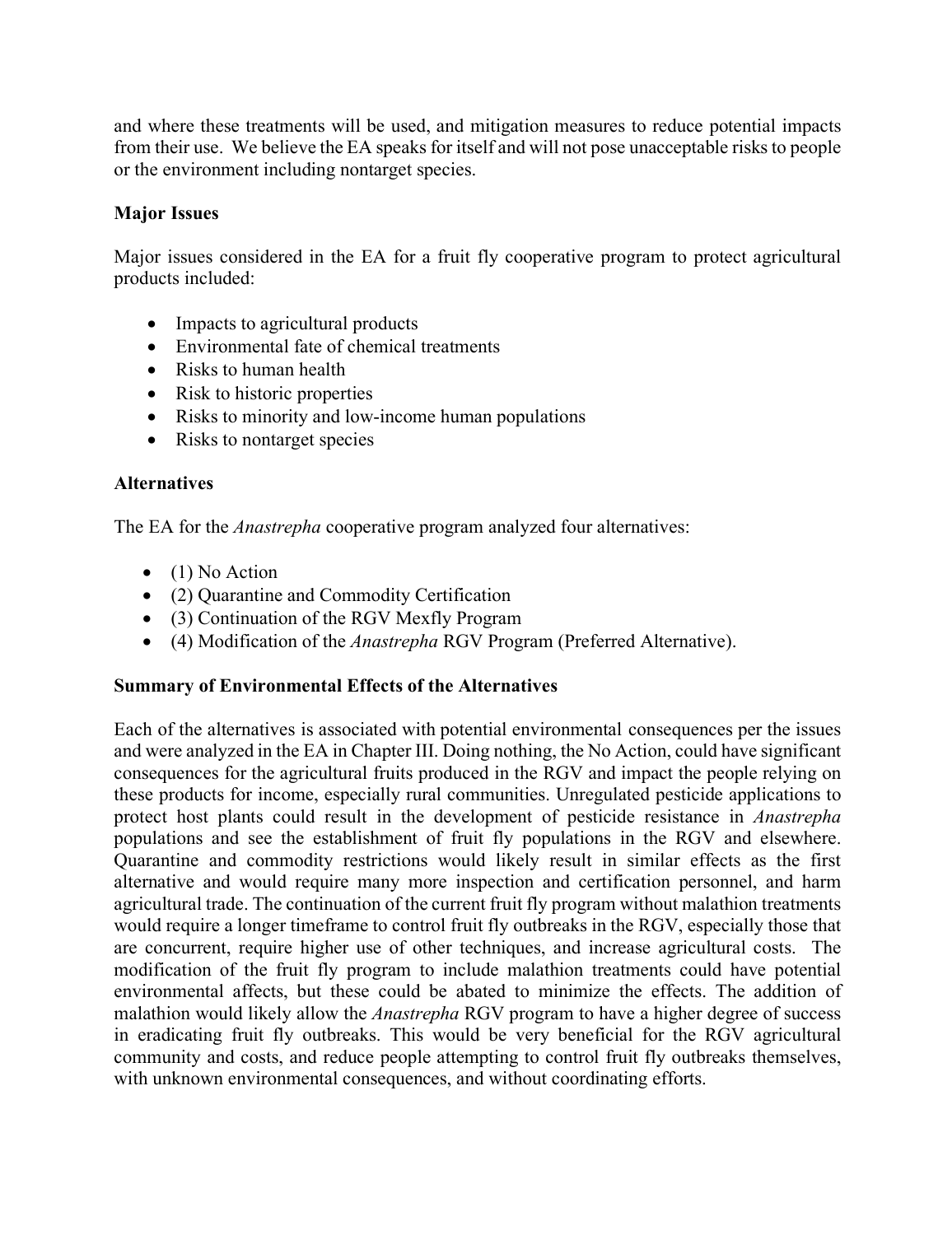# **Finding of No Significant Impact**

The analysis in the EA indicates that there will not be a significant impact on the quality of the human environment as a result of the proposed action, the preferred alternative. This determination is based on the following factors:

- 1. *Anastrepha* eradication efforts as conducted by USDA APHIS is localized in the RGV and not regional or national in scope, as discussed in Section I.A of the EA.
- 2. The methods used to manage fruit fly damage are fairly target-specific and are not likely to negatively affect public health and safety when used as discussed in Section III.E of the EA.
- 3. The proposed activities will not have an impact on unique characteristics of the geographic area such as park lands, prime farmlands, wetlands, wild and scenic rivers, or ecological critical areas. The nature of the methods proposed for alleviating damages are not likely to permanently affect the physical environment as discussed in Section III.E.3.
- 4. The effects on the quality of the human environment are not highly controversial. Although there is some opposition by some members of the public to insecticidal use, the actions are not highly controversial among the experts. Section III.E.1 discusses each method and application of these methods to assure minimal potential effects from their use.
- 5. Based on the analysis documented in the EA, the effects of the proposed activities are not highly uncertain and do not involve unique or unknown risks, except the potential of a fullblown fruit fly population in the RGV.
- 6. The proposed action would not establish a precedent for any future action with significant effects or represent a decision in principle about future considerations. The EA proposes the use of malathion be added to the arsenal to combat *Anastrepha* from getting a foothold in the RGV, a method that is well-established among professionals managing invasive insects.
- 7. Impacts to nontarget species, especially other insects, are expected to have a low to negligible impact based on the available information. Implementation of the preferred alternative is not expected to have any adverse effect on migratory birds or their flight corridors, or other nontarget species in the program area.
- 8. An evaluation of the proposed action and its effects on threatened and endangered species determined that the proposal would not have adverse effects on threatened and endangered species in RGV as discussed in Section III.E.4.b and the EIS. USDA APHIS completed a programmatic section 7 consultation under the Endangered Species Act with the U.S. Fish and Wildlife Service (FWS) for the seven-county *Anastrepha* RGV program area and determined that program activities may affect, but are not likely to adversely affect, federally listed species or critical habitat with the implementation of protection measures. USDA APHIS received concurrence from the FWS on December 21, 2020. USDA APHIS will coordinate with FWS if any changes are made such as an expansion of the *Anastrepha* management zone, or changes in the status of listed species in the action area, to ensure that federally listed species and critical habitat are protected.
- 9. The proposed activities would not affect districts, sites, highways, structures, or objects listed in or eligible for listing in the ational Register of Historic Places, nor would they likely cause any loss or destruction of signifiNcant scientific, cultural, or historical resources as discussed in Section III.E.3.
- 10. The proposed action would be in compliance with all Federal, State, and local laws imposed for the protection of the environment.